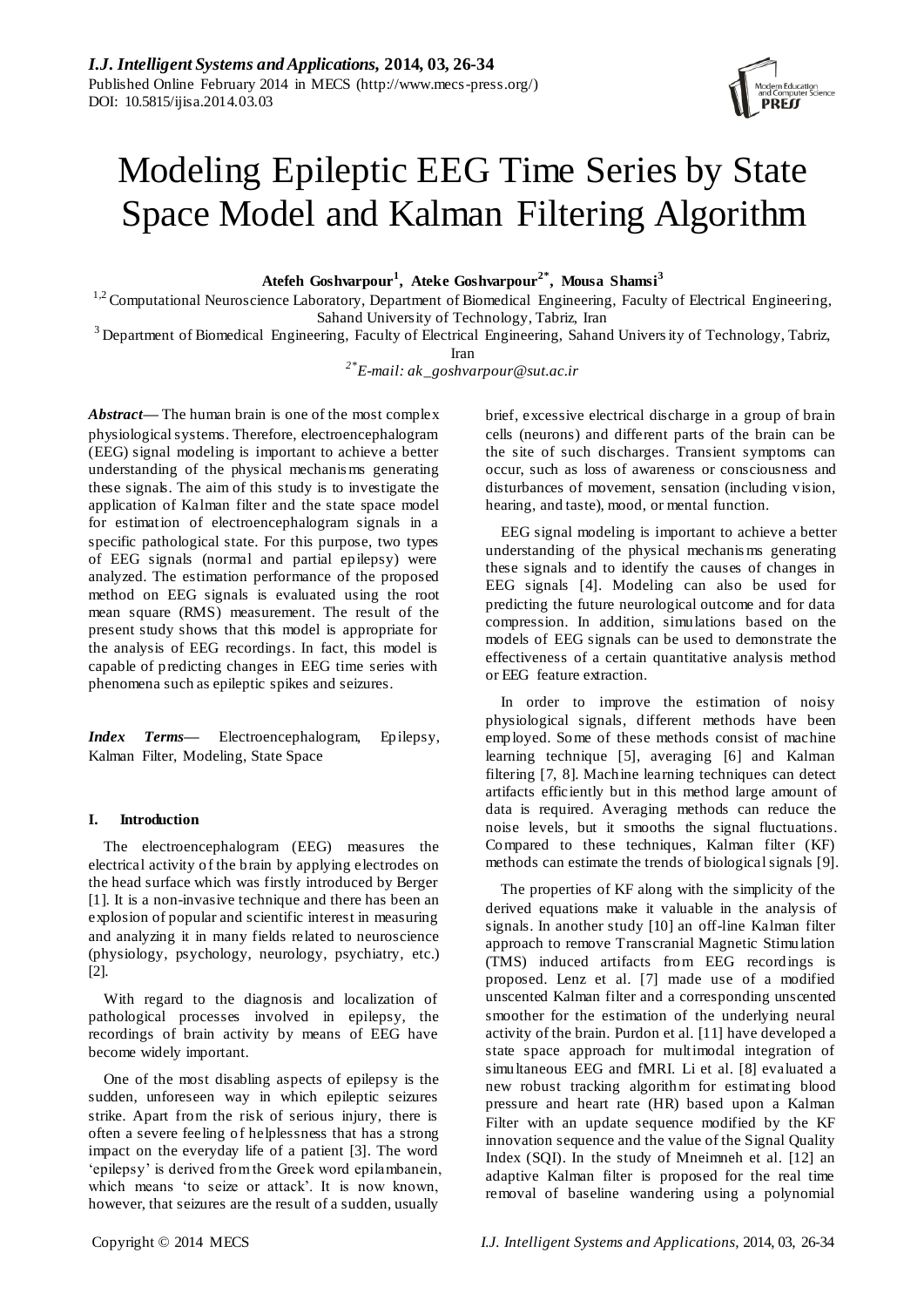approximation independent of the signal characteristics. Bohlin [13], Mathieu [14], Dusquesnoy [15], Blechschmid [16] and Jansen et al. [17,18] have already applied Kalman filtering to an AR model for analyzing EEG signals.

Despite these works and the theoretical advantages (optimal filter, non-stationary spectral analysis), Kalman filtering was not very much used for EEG analysis and modeling in a specific neurological and pathological disorders. It can be assumed that the unsolved problem of selecting the model order and the unstable estimation algorithms were reasons for this.

From the multiplicity of concepts and methods for time-series analysis that have been applied to neuroscientific time-series, this study focused on predictive modeling, i.e., finding a predictor for future time-series values, based on present and past values. More precisely, we will discuss a particular class of predictive modeling that is attracting considerable attention due to its wide applicability: the state-space model [4, 19-22] and Kalman filter. In this study, a state space model is used to distinguish between the underlying brain states and the EEG measurements in epileptic patients. In addition, we make use of a Kalman filter for the estimation of the fundamental neural activity.

The paper is structured as follows. In the next section, the signals and methods (state space model and Kalman filtering) used in this study are briefly described. Then, the results of analysis on data sets are presented. Finally, some results of EEG data are discussed.

channel EEG segments of 23.6-sec duration, were collected by Andrzejak et al. [23, 24]. These segments were selected and cut out from continuous multichannel EEG recordings after visual inspection for artifacts, e.g., due to muscle activity or eye movements.

Sets A and B consisted of segments taken from surface EEG recordings that were carried out on healthy volunteers using a standardized electrode placement. Volunteers were relaxed in a conscious state with eyes open (A) and eyes closed (B), respectively. Sets C, D, and E originated from the EEG archive of pre-surgical diagnosis [23, 24].

Segments in set D were recorded from within the epileptogenic zone, and those in set C from the hippocampal formation of the opposite hemisphere of the brain. While sets C and D contained only activity measured during seizure free intervals, set E only contained seizure activity. Here segments were selected from all recording sites exhibiting ictal activity.

All EEG s ignals were recorded with the same 128 channel amplifier system, using an average common reference [omitting electrodes containing pathological activity (C, D, and E) or strong eye movement artifacts (A and B)]. After 12 bit analog-to-digital conversion, the data were written continuously onto the disk of a data acquisition computer system at a sampling rate of 173.61 Hz. Band-pass filter settings were 0.53–40 Hz (12 dB/oct) [23, 24].

In this study, 40 EEG signals from sets A and E were used in order to model EEG behaviors in normal and seizure states. These two types of EEG signals are shown in Fig. 1.

# **II. Methods**

# **2.1 Data Selection**

Five sets (denoted A–E) each containing 100 single



Fig. 1: Electroencephalographic signals. (Top) Healthy volunteer with open eyes. (Bottom) Epileptic patients during seizure activity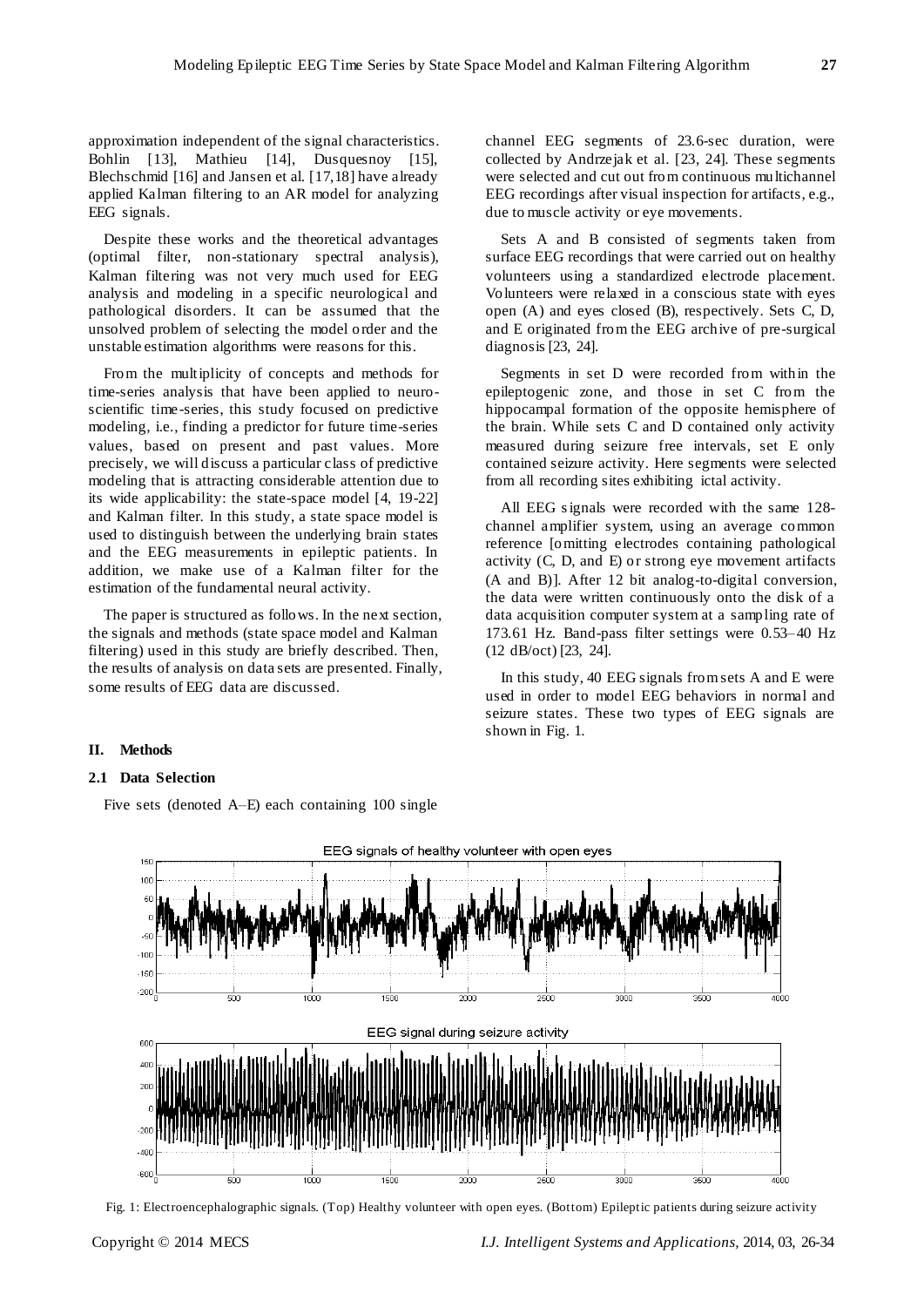# **2.2 Spectral Estimation**

The goal of spectral estimation is to describe the distribution (over frequency) of the power contained in a signal, based on a finite set of data. Estimation of power spectra is useful in a variety of applications, including the detection of signals buried in wideband noise.

In general terms, one way of estimating the PSD of a process is to simply find the discrete-time Fourier transform of the samples of the process (usually done on a grid with an FFT) and take the magnitude squared of the result (MATLAB version 7.0 with Signal Processing Toolbox). This estimate is called the Periodogram. The Periodogram estimate of the PSD of a length-L signal  $x_L[n]$  is

$$
\hat{P}_{XX}(f) = \frac{|X_L(f)|^2}{f_s L}
$$
 (1)

Where

$$
X_L(f) = \sum_{n=0}^{L-1} x_L[n]e^{-2\pi jfn/f_s}
$$
 (2)

The actual computation of  $X_L(f)$  can be performed only at a finite number of frequency points, N, and usually employs the FFT. In practice, most implementations of the Periodogram method compute the N-point PSD estimate

$$
\hat{P}_{xx}[f_k] = \frac{|X_L[f_k]|^2}{f_s L}, \nf_k = \frac{k f_s}{N}, k = 0, 1, ..., N - 1
$$
\n(3)

Where

$$
X_L[f_k] = \sum_{n=0}^{N-1} x_L[n]e^{-2\pi jkn/N}
$$
 (4)

It is wise to choose  $N > L$  so that N is the next power of two larger than L. To evaluate  $X_L[f_k]$ , we simply pad  $x_L[n]$  with zeros to length N. If  $L > N$ , we must wrap  $x_L[n]$  modulo-N prior to computing  $X_L[f_k]$ .

## **2.3 State Space Model**

A state space representation is a mathematical model of a physical system as a set of input, output and state variables related by first-order differential equations. To abstract from the number of inputs, outputs and states, the variables are expressed as vectors. Additionally, if the dynamical system is linear and time invariant, the differential and algebraic equations may be written in matrix form. The state space representation (also known as the "time-domain approach") provides a convenient and compact way to model and analyze systems with multiple inputs and outputs.

The most general state-space representation of a linear system with p inputs, q outputs and n state variables is written in the following form:

$$
\dot{x}(t) = A(t)x(t) + B(t)u(t)
$$
  
\n
$$
y(t) = C(t)x(t) + D(t)u(t)
$$
\n(5)

where  $x(.)$  is the state vector,  $x(t) \in \mathbb{R}^n$ ,  $y(.)$  is the output vector,  $y(t) \in \mathbb{R}^q$ ,  $u(.)$  is the input or control vector,  $u(t) \in \mathbb{R}^p$ , A(.) is the state or system matrix,  $\dim[A(.)] = n \times n$ , B(.) is the input matrix,  $\dim[B(.)] =$  $n \times p$ , C(.) is the output matrix,  $\dim[C(.)] = q \times n$ , D(.) is the feed through (or feed forward) matrix (in cases where the system model does not have a direct feed through, D(.) is the zero matrix),  $\dim[D(.)] = q \times p$ , and

$$
\dot{x}(t) := \frac{d}{dt}x(t)
$$

### **2.4 Kalman Filtering**

The properties of KF along with the simplicity of the derived equations make it valuable in the analysis of biological signals. The Kalman Filter is an estimator with interesting properties like optimality in the Minimum Mean Square Error (MMSE).

The aim of the Kalman filter is to estimate the state vector  $x_k$ . A process of estimation which keeps pace with the data by generating an estimate of the current state vector  $x_k$  with each new observation  $z_k$  is described as *filtering*. The retrospective enhancement of a state estimate using data which has arisen subsequently is described as *smoothing*. The estimation of a future state vector is described as *a prediction*.

The Kalman filter is an optimal state estimation method for a stochastic signal [25,26] that estimates the state of a discrete time controlled process, x, with measurement data z, where x and z are governed by the linear stochastic difference equations

$$
x_k = Ax_{k-1} + Bu_k + w_{k-1}
$$
 (6)

$$
z_k = Hx_k + v_k \tag{7}
$$

The random variables w and v are independent, white, and possess normal probability distributions, p(w) ∼ N(0, Q) and  $p(v) \sim N(0, R)$ . The matrices A, B, H are the coefficient state transition matrices, Q is the state noise covariance, R is the measurement noise covariance and u is an optional control input to the state x.

The KF algorithm is given by the following equations:

$$
\hat{x}_k^- = A\hat{x}_{k-1} + Bu_k \tag{8}
$$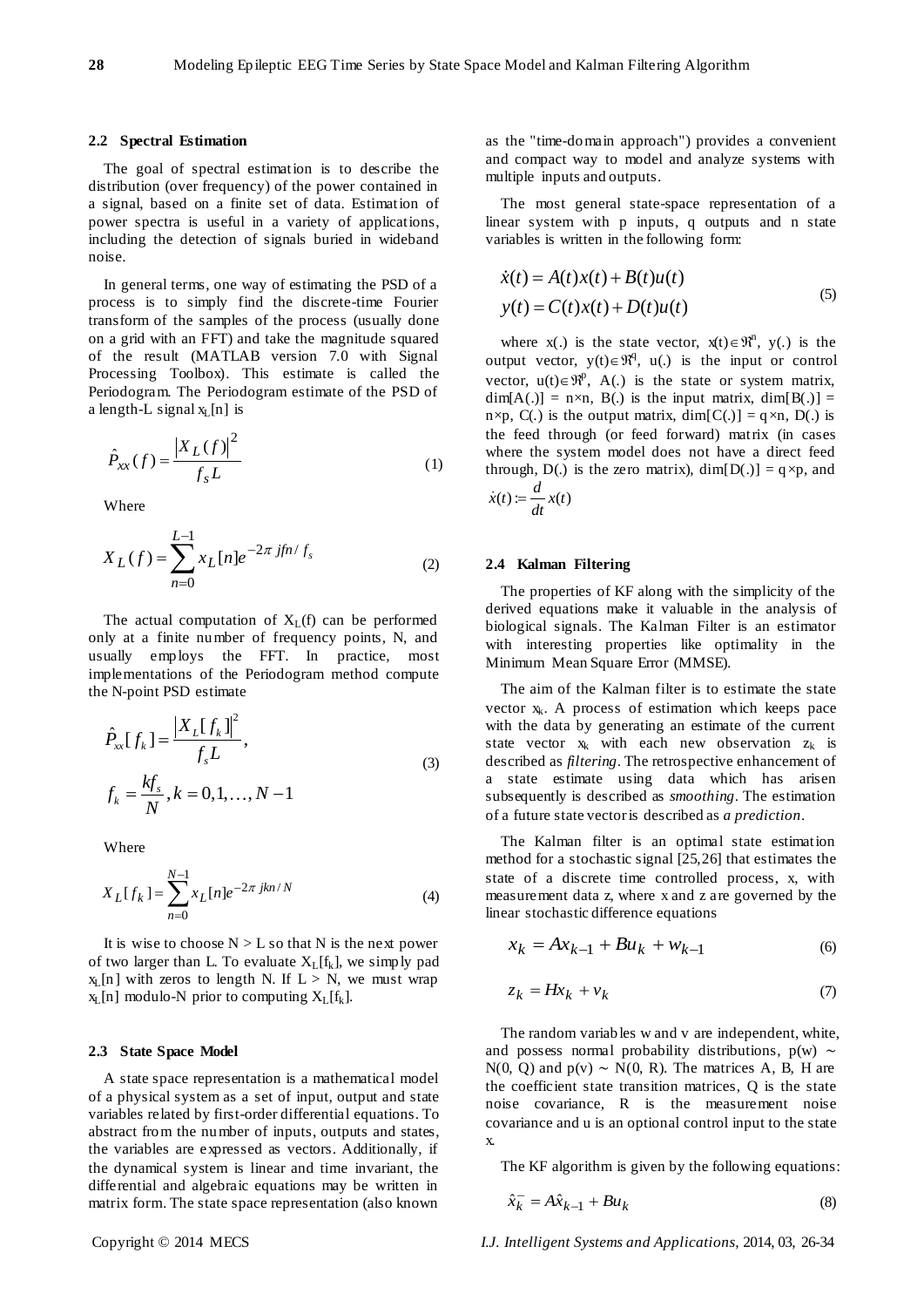$$
P_k^- = AP_{k-1}A^T + Q \tag{9}
$$

$$
K_k = P_k^- H^T (H P_k^- H^T + R)^{-1}
$$
 (10)

$$
\hat{x}_k = \hat{x}_k^- + K_k (z_k - H\hat{x}_k^-) \tag{11}
$$

$$
P_k = (I - K_k H)P_k^-
$$
\n<sup>(12)</sup>

where  $\hat{x}_k^-$  and  $\hat{x}_k$  are a priori and a posteriori state estimate before and after a given measurement  $z_k$ ,

 $P_k$  and  $P_k$  are the error covariance of a priori and a posteriori estimate,  $r_k = z_k - H\hat{x}_k$  is the measurement innovation (or residual) and  $K_k$  is the gain required to minimize the a posteriori error covariance,  $P_k$ .

The Kalman filter algorithm is presented in Fig. 2.



In Fig. 2, the part in the dashed box is a Kalman filter algorithm. This structure receives only one input (measurement,  $Z_k$ ) and returns one output (estimate,

 $\hat{x}_k$ ). Internal process is done through a four-step computation as discussed above.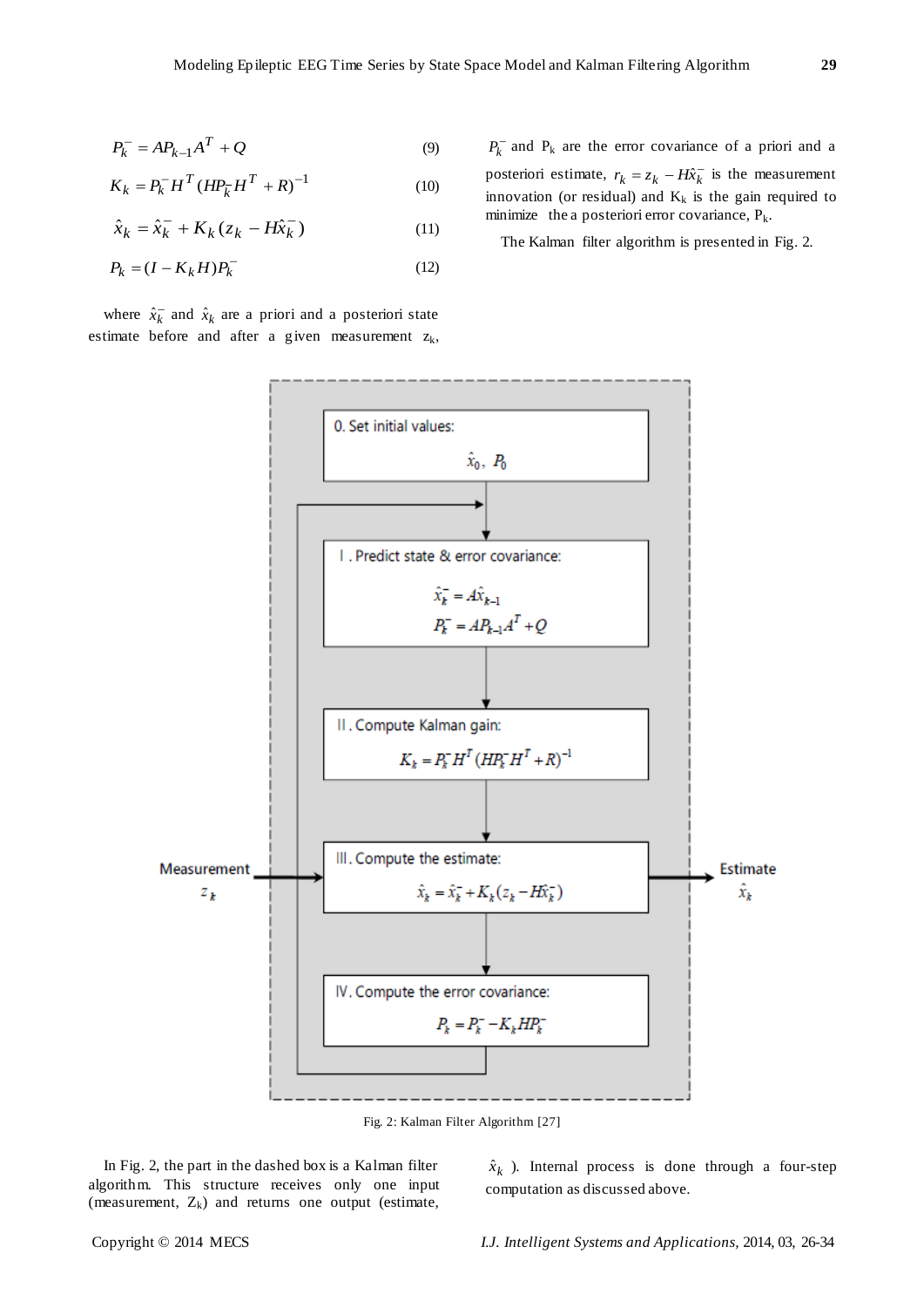The general idea of the Kalman filter is to propose a model for the observations, in most cases linear, where some parameters must be estimated. To be able to apply the Kalman Filter or the Kalman Smoother the model for the observations must be written in a state  $-$  space form. A state – space model is represented by two equations. One equation describes the evolution of the parameters, and second equation describes the relation of the parameters with the observations.

# **III. Results**

In order to study the effect of epilepsy on brain activity, the power spectrum is calculated for each of the EEG signals using Periodogram method. The power spectrum of EEG s ignals for the two conditions (normal and epileptic) is shown in Fig. 3.



Fig. 3: Power spectrum of EEG signals. (a) Normal subject, (b) Epileptic patient

Results presented in Fig. 3 show that the power spectrum of EEG signals in the normal state and in the epileptic state is remarkably different. In addition, the

amplitude of the power of EEG s ignals is increased during epilepsy.

Fig. 4 shows the amplitude of the first peak power of EEG signals in normal subject and epileptic patients.

It can be observed from these figures, that the prominent peaks are not at similar frequencies. There is a single narrowed band peak with high amplitude in the power spectrum at around 0.25 Hz as an example shown in Fig. 3(b). Whereas, for the normal subject, there are several spectral peaks spreading throughout the frequency ranges. Furthermore, the amplitude of these components is lower than that of during epilepsy (as an example shown in Fig. 4).



Fig 4: Amplitude of the power spectrum in normal subjects and during epilepsy

A new method for modeling and estimating the normal and epileptic EEG signals is described based on a state-space model and the Kalman filter.

Fig. 5 depicts the raw and estimated signal by applying the proposed approach in two data sets: (a) normal subjects, (b) epileptic patients during seizure activity.

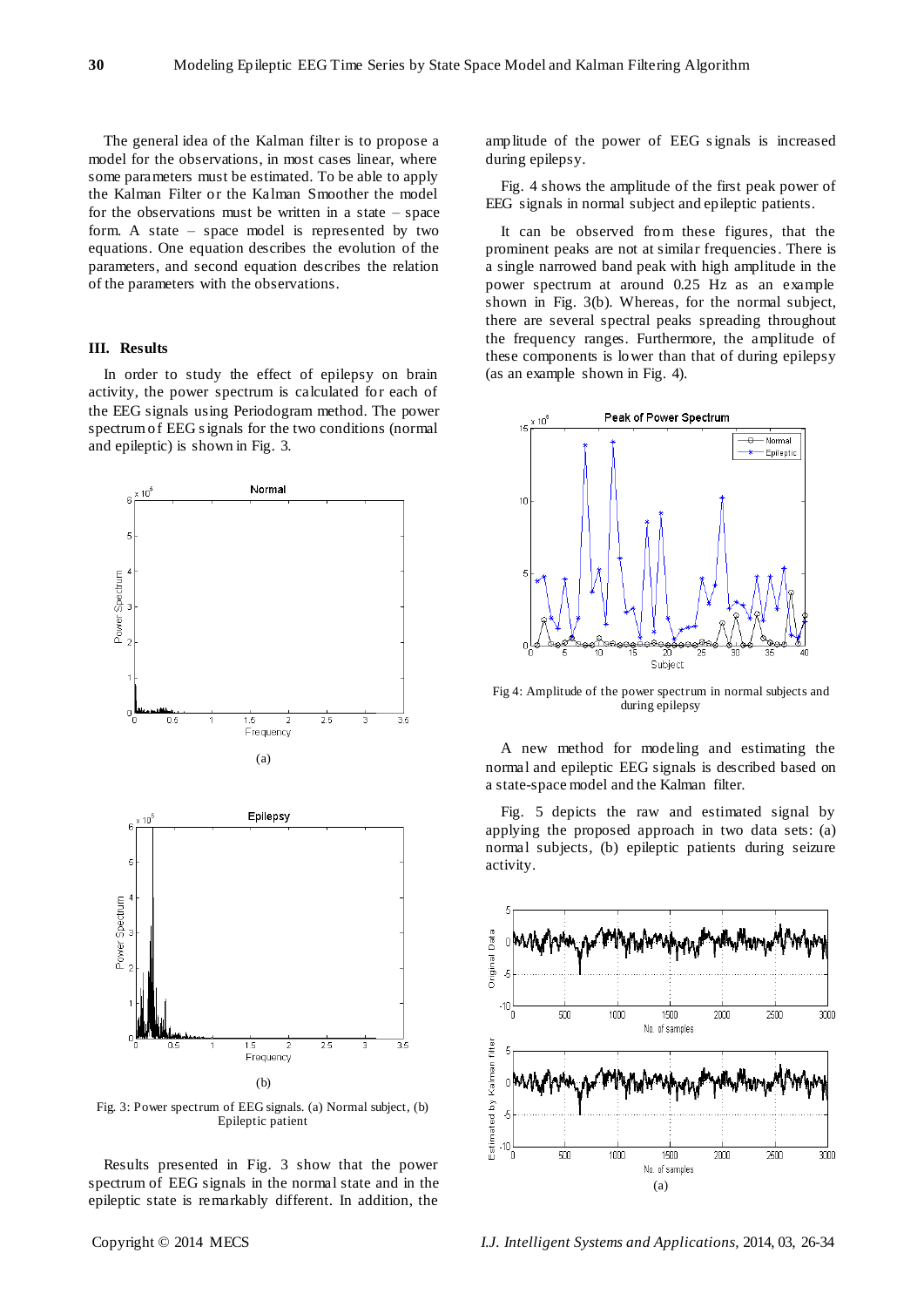

Fig. 5: The original EEG signal (top panel) and the estimated signal using proposed method (bottom panel). (a) Healthy volunteer, (b) Epileptic patients during seizure activity

The estimation performance of the proposed method on EEG signals is evaluated using the root mean square (RMS) measurement. The RMS is a good criterion to compute the quality of estimation algorithm that has been implemented. With RMS measure, the difference between the original EEG signal and the estimated signal can be compared. The results of this evaluation for healthy volunteer and epileptic patients during seizure activity are summarized in Fig. 6(a) and Fig. 6(b), respectively.





Fig. 6: Estimated error (RMS) between original and estimated data for 40 subjects: (a) healthy subjects, (b) epileptic patients during seizure activity

According to the values of the RMS (Fig. 6(a) and Fig. 6(b)), it is obvious that by applying this method, EEG signals could be estimated accurately. The mean estimation error for this method on healthy individuals and epileptic patients are about 0.0169±0.0013 and  $2.98 \times 10^{-6} \pm 2.58 \times 10^{-6}$ , respectively.

# **IV. Discussion**

The variations of EEG signals can be separated into different components by use of spectral analysis. The frequency domain analysis of EEG s ignals reveals that the pattern of the power spectrum is remarkably different during epilepsy than that of the normal subject. In addition, the power of EEG signals is increased during epilepsy. There is a single narrowed band peak with high amplitude in the power at around 0.25 Hz as an example shown in Fig. 3(b), but for the normal, there are several spectral peaks spreading throughout the frequency ranges. Furthermore, the amplitude of these components is lower than that of during epilepsy (as an example shown in Fig. 4).

The application of Kalman filters and the state space model for estimation of pathological EEG signals is new to the best of our knowledge.

In this paper, it is assumed that EEG time series are vectors valued with random process and have slow dynamic variabilities during the specific time. In addition, past realizations have some information which is relevant to future realizations and these changes can be modeled with a state-space model. It has shown that the Kalman filter is considerably robust and it has a low sensitivity to suboptimal parameter setting. Generally speaking, this feature of the Kalman filter is very important in a clinical environment, since the optimal setting is impossible to determine. The Kalman filter is more than just a filter since it holds the potential to incorporate more information about the EEG generating process in the model, maintaining the dynamics in the signal and producing accurate estimates.

In the normal stage, the cortex is more active and more neurons are available for processing [28]; whereas, in epileptic stage, the cortex becomes inactive and EEG signals become less random. The neurons in the cerebral hemispheres during the seizure misfire and create abnormal electrical activity. Therefore, the number of neurons available for processing the information reduces during the seizures. In other words, the variability of epileptic activity was less as compared to that of non-epileptic activity [29, 30]. It was supported by the reduced dimensionality of epileptic seizures as compared to non-epileptic EEG signals. This concept finds support in the observations that neuronal hyper-synchrony underlies seizures: a phenomenon during which the number of independent variables required to describe the system was smaller [31].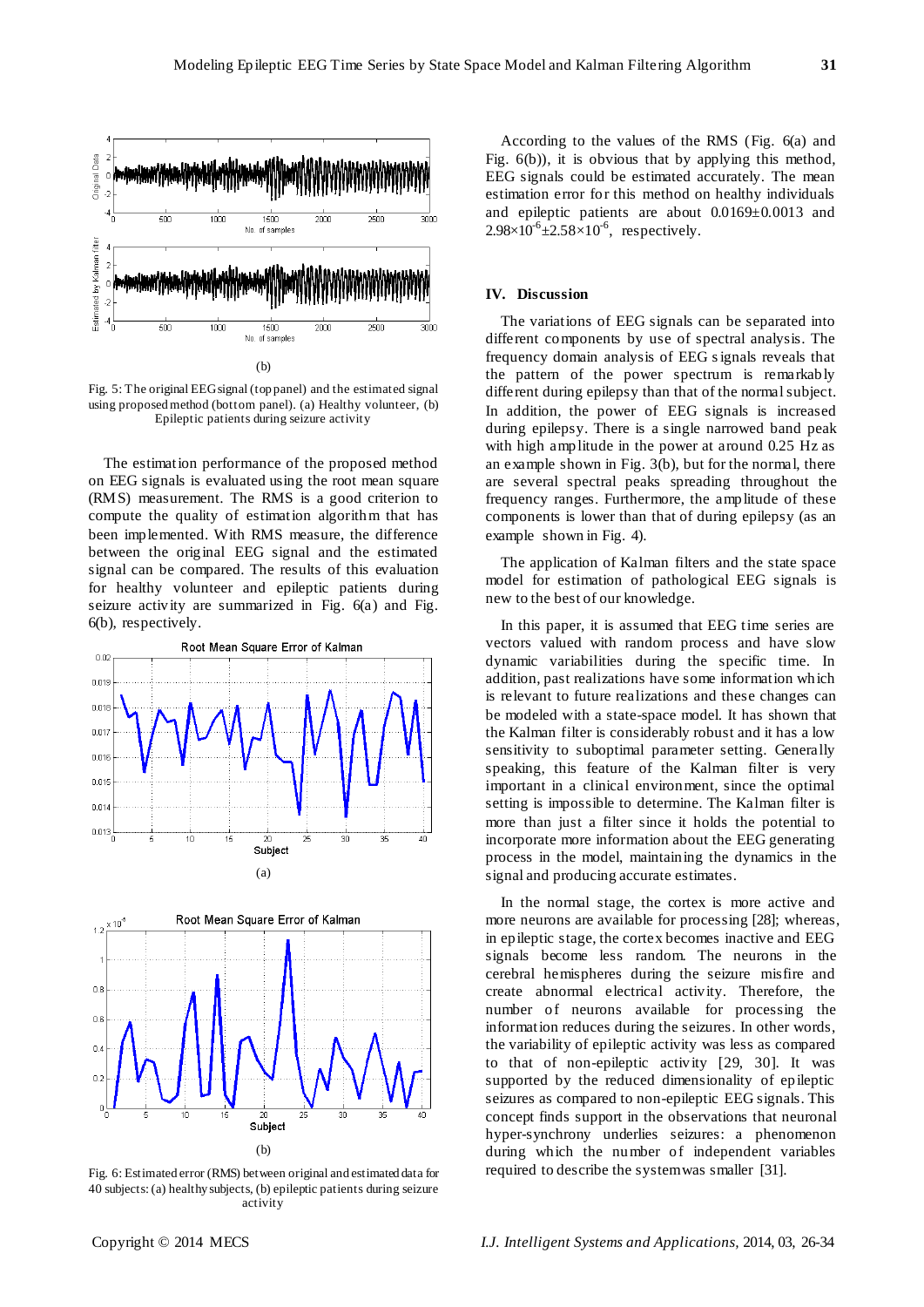Morbidi et al. [10] show that by applying Kalman filter the effect of the magnetic artifacts on the EEG recordings has been strongly reduced, while preserving the integrity of EEG signals around TMS impulses. The result of Mneimneh et al. [12] shows that the Kalman filter approach was successful in the online estimation and removal of the baseline wandering for real-patient and a simulated test signal.

In this study, a state space model is used to distinguish between the underlying brain states and the EEG measurements in epileptic patients. In addition, we make use of a Kalman filter for the estimation of the fundamental neural activity.

The performance of the presented approach is evaluated using the root mean square (RMS) measurement to produce a reliable estimation of real EEG s ignals. The RMS is a good criterion to compute the quality of estimation algorithm that has been implemented. According to the values of the RMS (Fig.  $6(a)$  and Fig.  $6(b)$ ), it is obvious that by applying this method, EEG signals could be estimated accurately. Therefore, this model is appropriate for the analysis of EEG recordings. In fact, this model is capable of predicting changes in EEG time series with phenomena such as epileptic spikes and seizures.

The results presented here might be of some use in addressing the issue of stochastic dynamics versus chaos in the nervous system. In recent years, there has been a tendency to view the EEG as the output of a low dimensional dynamic system with chaotic behavior [32,33]. An extreme point of view even banishes stochastic effects as an explanation for the EEG signals. The availability of parametric nonlinear models may be of assistance in assessing the role of stochastic effects in the EEG as well as to characterize the multiple dynamical attractors of the nervous system, some of which may or not be chaotic [34,35]. Further works can be considered the nonlinear behavior of brain activity in the modeling of EEG signals.

# **V. Conclusion**

The results of this study showed that applying the state space model and Kalman filter could be useful to estimate EEG s ignals. In addition, this algorithm can be applied to other non-stationary biological systems, too.

EEG time series are usually recorded from a set of electrodes covering the whole scalp. The method which has been proposed in this paper could be applied independently to each channel of the data, but it would be desirable to have a modeling approach capable of building a single common model from all available channels simultaneously; thereby also the spatial information contained in the positions of electrodes could be incorporated. The generalization of the method to this case will be the subject of future work.

# **References**

- [1] Berger H. (1929) Über das Elektroenzephalogramm des Menschen, Arch. Psychiat. Nervenkr. 87:527-570.
- [2] Niedermeyer E. Lopes da Silva F.H. (1999) Electroencephalography - basic prinicples, clinical Applications and related fields. Urban & Schwarzenberg, 4th edition.
- [3] Mormann, F. Kreuz, T. Rieke, C. Andrzejak R.G. Kraskov, A. David, P. Elger, C.E. Lehnertz, K. On the predictability of epileptic seizures. Clinical Neurophysiology 116 (2005) 569–587.
- [4] Astrom, K.J.: Maximum likelihood and prediction error methods. Automatica 16, 551–574 (1980)
- [5] Tsien CL, Kohans IS, Mclntosh N. Building ICU artifact detection models with more data in less time. Proc AMIA Symp 2001:706–10. [PubMed: 11825277]
- [6] Jakob S, Korhonen I, Ruokonen E, Virtanen T, Kogan A, Takala J. Detection of artifacts in monitored trends in intensive care. Comput Methods Programs Biomed 2000;63:203–9. [PubMed: 11064143]
- [7] Michael Lenz, M. Musso, M. Linke, Y. Tuscher, O. Timmer, J. Weiller, C. Schelter, B. Joint EEG/fMRI state space model for the detection of directed interactions in human brains—a simulation study. Physiol. Meas. 32 (2011) 1725– 1736
- [8] Li, Q. Mark, R.G. Clifford, G.D. Artificial arterial blood pressure artifact models and an evaluation of a robust blood pressure and heart rate estimator. BioMedical Engineering OnLine 2009, 8:13.
- [9] Li, Q. Mark, R.G. Clifford, G.D. Robust heart rate estimation from multiple asynchronous noisy sources using signal quality indices and a Kalman filter. Physiol Meas. 2008 January; 29(1): 15–32.
- [10] Morbidi, F. Garulli, A. Prattichizzo, D. Rizzo, C. Rossi, S. Application of Kalman filter to remove TMS-induced artifacts from EEG recordings. IEEE Transactions on control system technology (2007)
- [11] Purdon, P.L. Lamus, C. Hamalainen, M.S. Brown, E.N. A State Space Approach to Multimodal Integration of Simultaneously Recorded EEG and fMRI. IEEE, 2010. 5454–5457.
- [12] Mneimneh, M.A. Yaz, E.E. Johnson, M.T. Povinelli, R.J. An Adaptive Kalman Filter for Removing Baseline Wandering in ECG Signals. Computers in Cardiology 2006; 33:253−256.
- [13] Bohlin T. (1972) A method of analyzing EEGsignals with changing spectra. Digest of the 3rd International Conference on Medical Physics, Including Medical Engineering. Chalmers Univ. Technol, Gothenburg, Sweden; 1972; xvi+317 pp.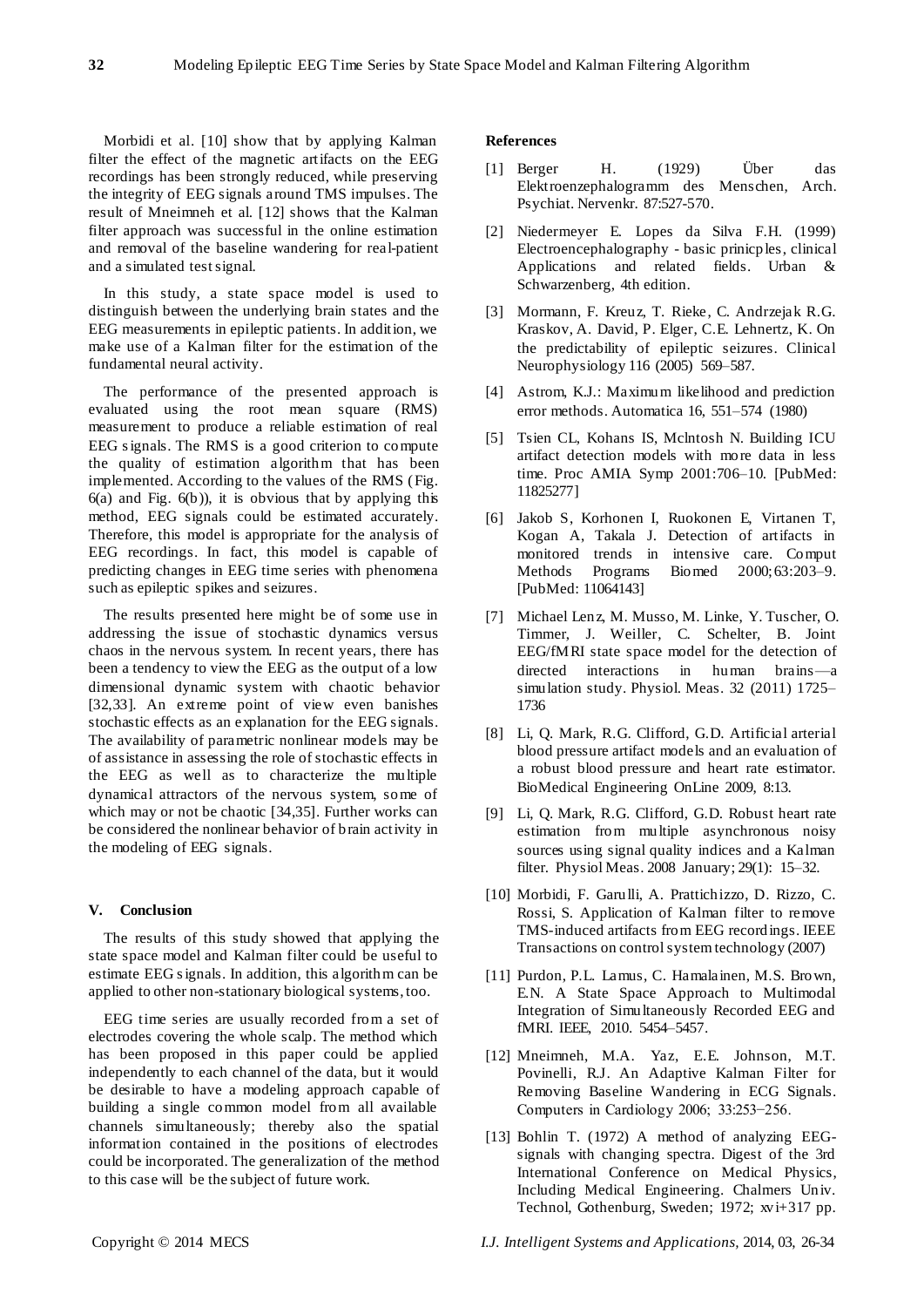p.21-6.

- [14] Mathieu M. (1976) Anayse de l'electroenc éphalogramme par prédiction linéartre. These, Université Pierre et Marie Curie, Paris.
- [15] Duquesnoy A.J. (1976) Segmentation of EEG's by means of Kalman filtering. Progress Report No. PR5, pp.87-92, Institute of Medical Physics TNO, Utrecht.
- [16] Blechschmid H. (1982) Die mathematische EEG-Auswertung mit einem schnellen online fähigen Kalman-Filter. PhD-Thesis, University of Technology Graz, Austria.
- [17] Jansen B.H., Hasman A., Lenten R., Visser S.L. (1979) Usefulness of autoregressive models to classify EEG-segments. Biomedizinische Technik. 24(9): 216-23.
- [18] Jansen B.H., Bourne J.R., Ward J.W. (1981) Autoregressive estimation of short segment spectra for computerized EEG analysis. IEEE Trans. Biomedical Engineering. 28(9).
- [19] Akaike, H., Nakagawa, T.: Statistical Analysis and Control of Dynamic Systems. Kluwer, Dordrecht (1988)
- [20] Durbin, J., Koopman, S.J.: Time Series Analysis by State Space Methods. Oxford University Press, Oxford, New York (2001)
- [21] Kailath, T.: Linear Systems. Information and System Sciences Series. Prentice-Hall, Englewood Cliffs (1980)
- [22] Kalman, R.E.: A new approach to linear filtering and prediction problems. J. Basic Engin. 82, 35–45 (1960)
- [23] EEG time series are available at www.meb.unibonn.de/epileptologie/science/physik/ eegdata.html
- [24] Ralph K.L., Andrzejak G., Mormann F., Rieke C., David P., Elger C.E. (2001). Indications of nonlinear deterministic and finite -dimensional structures in time series of brain electrical activity: Dependence on recording region and brain state. Physical Review E, 64, 061907-1-061907-8
- [25] Brown RG. (1983) Introduction to Random Signal Analysis and Kalman Filtering. New York: Wiley.
- [26] Welch, G.; Bishop, G. Technical Report. Dept. Comp. Sci., University of North Carolina; Chapel Hill: 2004. An introduction to the Kalman filter; p. TR95-041.
- [27] Chapter 5. Introduction to Kalman filter, 47-52
- [28] Acharya RU, Oliver Faust, Kannathal N, TjiLeng Chua, Swamy Laxminarayan. Nonlinear analysis of EEG signals at different sleep stages. Comput Methods Programs Biomed 2005;80(1):37–45.
- [29] Lehnertz K, Elger CE. Can epileptic seizures be

predicted? Evidence from nonlinear time series analyses of brain electrical activity. Phys Rev Lett 1998;80:5019–23.

- [30] Martinerie J, Adam C, Le van Quyen M, Baulac M, Renault B, Varela FJ. Can epileptic crisis be anticipated? Nat Med 1998;4:1173–6.
- [31] Lehnertz K, Elger CE. Spatio -temporal dynamics of the primary epileptogenic area in temporal lobe epilepsy characterized by neuronal complexity loss. Electroencephalogr Clin Neurophysiol 1995;95:108–17.
- [32] Goshvarpour A., Goshvarpour A., Rahati S., Saadatian V., Morvarid M. "Phase space in EEG signals of women referred to meditation clinic", Journal of Biomedical Science and Engineering, 4(6), 479-482, 2011.
- [33] Elbert, T., Ray, W.J., Kowalik, A.J., Skinner, J.E., Graf, K.E., Birbaumer, N. (1994) Deterministic chaos in excitable cell assemblies. Physiol Rev 74:1-47.
- [34] Goshvarpour, A., Goshvarpour, A., Rahati, S., Saadatian, V. (2012) Bispectrum Estimation of Electroencephalogram Signals during Meditation. The Iranian Journal of Psychiatry and Behavioral Sciences (IJPBS)
- [35] Valdes, P.A., Jimenez, J.C., Riera, J., Biscay, R., Ozaki, T. (1999). Nonlinear EEG analysis based on a neural mass model. Biol. Cybern. 81, 415-424.

# **Authors' Profiles**

**Atefeh Goshvarpour**: Obtained a Masters in Biomedical Engineering from Islamic Azad University, Mashhad Branch, Iran in 2010. Her thesis research focused on analyzing biomedical signals during meditation. She is a PhD student at Sahand University of Technology, Tabriz, Iran. Her research interests include biomedical signal processing, mathematical modeling, nonlinear analysis and neural networks.

**Ateke Goshvarpour**: Obtained a Masters in Biomedical Engineering from Islamic Azad University, Mashhad Branch, Iran in 2010. Her thesis research focused on analyzing biomedical signals during meditation. She is a PhD student at Sahand University of Technology, Tabriz, Iran. Her research interests include biomedical signal processing, mathematical modeling, nonlinear analysis and neural networks.

**Mousa Shamsi** was born in Tabriz, Iran, in 1972. He received his B.Sc. degree in Electrical Engineering (major: electronic) from Tabriz University, in 1995. In 1996, he joined the University of Tehran, Tehran, Iran. He received his M.Sc. degree in Electrical Engineering